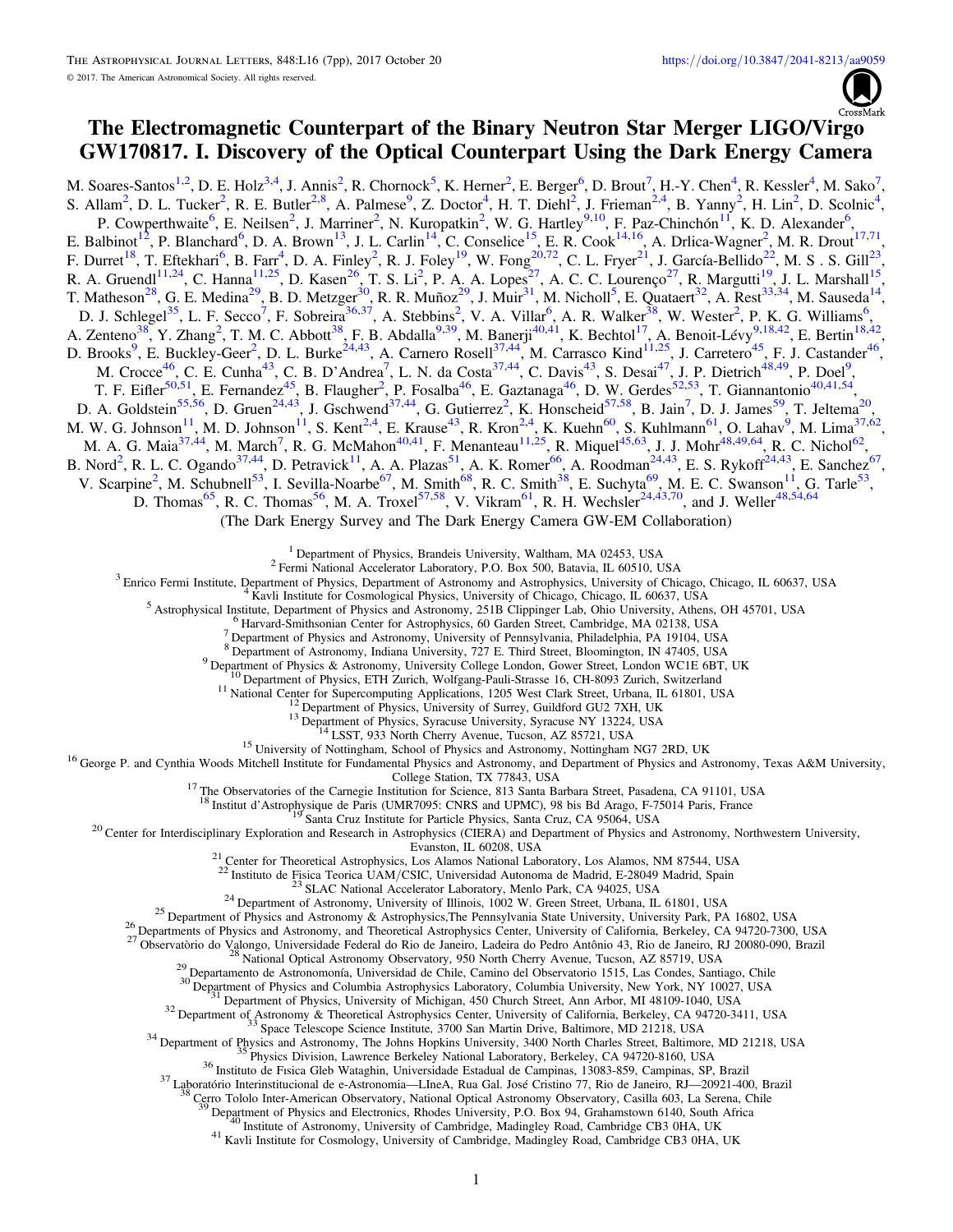<sup>42</sup> Sorbonne Universités, UPMC Univ Paris 06, UMR 7095, Institut dAstrophysique de Paris, F-75014 Paris, France<br>
<sup>43</sup> Kavli Institut for Particle Astrophysics & Cosmology, Stanford University, P.O. Box 2450, Stanford, CA

<sup>54</sup> Universitäts-Sternwarte, Fakultät für Physik, Ludwig-Maximilians Universität München, Scheinerstr. 1, D-81679 München, Germany<br>
<sup>55</sup> Department of Astronomy, University of California, Berkeley, 501 Campbell Hall, Ber

<sup>65</sup> Institute of Cosmology & Gravitation, University of Portsmouth, Portsmouth PO1 3FX, UK<br>
<sup>66</sup> Department of Physics and Astronomy, Pevensey Building, University of Sussex, Brighton BN1 9QH, UK<br>
<sup>67</sup> Centro de Investig

<sup>68</sup> School of Physics and Astronomy, University of Southampton, Southampton SO17 1BJ, UK<br><sup>69</sup> Computer Science and Mathematics Division, Oak Ridge National Laboratory, Oak Ridge, TN 37831, USA<br><sup>70</sup> Department of Physics,

Received 2017 September 29; revised 2017 September 30; accepted 2017 October 1; published 2017 October 16

### Abstract

We present the Dark Energy Camera (DECam) discovery of the optical counterpart of the first binary neutron star merger detected through gravitational-wave emission, GW170817. Our observations commenced 10.5 hr post-merger, as soon as the localization region became accessible from Chile. We imaged 70 deg<sup>2</sup> in the i and z bands, covering 93% of the initial integrated localization probability, to a depth necessary to identify likely optical counterparts (e.g., a kilonova). At 11.4 hr post-merger we detected a bright optical transient located 10. 6 from the nucleus of NGC 4993 at redshift  $z = 0.0098$ , consistent (for  $H_0 = 70 \text{ km s}^{-1} \text{ Mpc}^{-1}$ ) with the distance of 40  $\pm$  8 Mpc reported by the LIGO Scientific Collaboration and the Virgo Collaboration (LVC). At detection the transient had magnitudes of  $i = 17.3$  and  $z = 17.4$ , and thus an absolute magnitude of  $M_i = -15.7$ , in the luminosity range expected for a kilonova. We identified 1500 potential transient candidates. Applying simple selection criteria aimed at rejecting background events such as supernovae, we find the transient associated with NGC 4993 as the only remaining plausible counterpart, and reject chance coincidence at the 99.5% confidence level. We therefore conclude that the optical counterpart we have identified near NGC 4993 is associated with GW170817. This discovery ushers in the era of multi-messenger astronomy with gravitational waves and demonstrates the power of DECam to identify the optical counterparts of gravitationalwave sources.

Key words: binaries: close – catalogs – gravitational waves – stars: neutron – surveys Supporting material: machine-readable table

### 1. Introduction

The joint detection of electromagnetic (EM) and gravitational-wave (GW) emission from astrophysical sources is one of the holy grails of present-day astronomy. The primary targets for such joint detections are the mergers of compact object binaries composed of neutron stars (NS) and/or black holes. In such systems, the GW emission provides insight into the bulk motions, masses, binary properties, and potentially the composition of neutron stars. Electromagnetic observations provide critical insights into the astrophysics of the event, such as the progenitor environment, the formation of relativistic and non-relativistic outflows, and in some cases the nature of

 $\frac{71}{72}$  Hubble and Carnegie-Dunlap Fellow.<br><sup>72</sup> Hubble Fellow.

merger products (e.g., Metzger & Berger 2012; Rosswog et al. 2013; Baiotti & Rezzolla 2017). Combining EM and GW observations would lead to deeper scientific insights into some of the most cataclysmic events in the universe. These multimessenger observations also allow for novel measurements, such as standard siren measurements of the Hubble constant (Schutz 1986; Holz & Hughes 2005; Dalal et al. 2006; Nissanke et al. 2010, 2013), and studies of gamma-ray bursts (GRBs; Berger 2014).

A wide range of EM emission mechanisms for GW sources has been proposed over the years (Metzger & Berger 2012), including short-duration GRBs (Eichler et al. 1989; Nakar 2007; Berger 2014), on- or off-axis afterglow emission from radio to X-rays (van Eerten & MacFadyen 2011; Coward et al. 2014; Fong et al. 2015; Lamb & Kobayashi 2016), optical/near-IR emission due to radioactive decay of r-process nuclei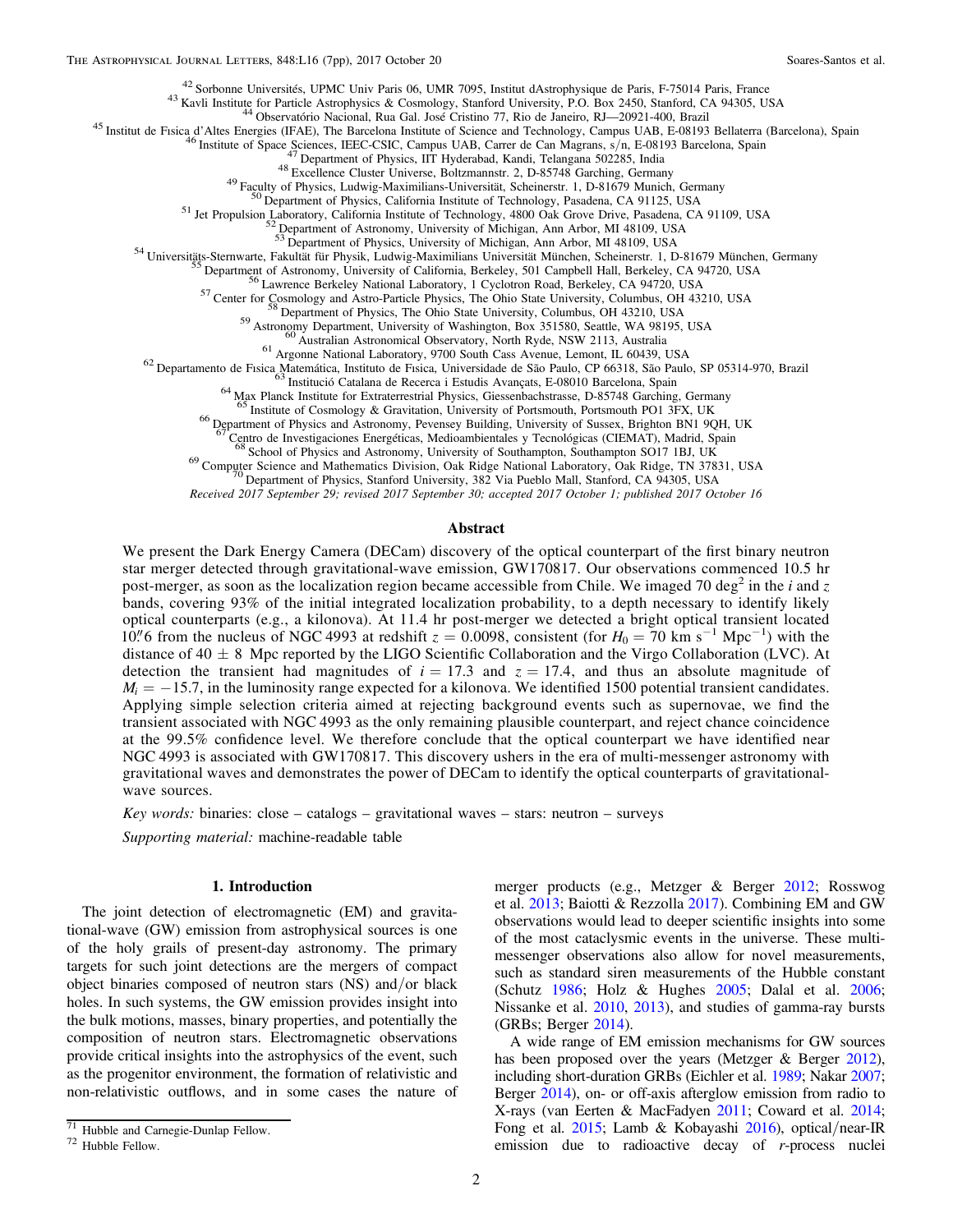

Figure 1. NGC4993 grz color composites (1/5  $\times$  1/5). Left: composite of detection images, including the discovery z image taken on 2017 August 18 00:05:23 UT and the g and r images taken 1 day later; the optical counterpart of GW170817 is at R.A., decl. = 197.450374, -23.381495. Right: the same area two weeks later.

synthesized in the merger ejecta (so-called kilonova; Li & Paczyński 1998; Rosswog et al. 1999; Metzger et al. 2010; Barnes & Kasen 2013), and radio emission produced by interaction of the kilonova ejecta with the circumbinary medium (Nakar & Piran 2011; Metzger & Berger 2012).

The search for optical counterparts is particularly attractive due to the combination of emission that, unlike GRB emission, is not highly beamed and wide-field optical telescope facilities; a detection can then be followed up at other wavelengths with narrow-field instruments. Over the last two years, we have used the Dark Energy Camera (DECam; Flaugher et al. 2015), a 3  $\deg^2$  wide-field imager on the Blanco 4 m telescope at the Cerro Tololo Inter-American Observatory (CTIO), to follow up GW sources from the advanced Laser Interferometer Gravitational-wave Observatory (aLIGO; Abbott et al. 2009) and Virgo (Acernese et al. 2015) detectors (see, e.g., Abbott et al. 2016b; Dark Energy Survey Collaboration 2016). In particular, we conducted rapid follow-up observations of the black hole binary merger events GW150914 (Abbott et al. 2016c) and GW151226 (Abbott et al. 2016a), using DECam (Annis et al. 2016; Cowperthwaite et al. 2016; Soares-Santos et al. 2016). No optical counterpart was discovered in either case.

On 2017 August 17 at 12:41:06 UT the advanced LIGO/Virgo (ALV) observatories detected a binary neutron star merger, GW170817 (LIGO Scientific Collaboration & Virgo Collaboration 2017b, 2017d, 2017a). At 23:12:59 UT (10.53 hr after the GW detection) we began to image a 70.4 deg<sup>2</sup> region that covered 93% of the localization probability in the map provided by the LVC at the time (LIGO Scientific Collaboration & Virgo Collaboration 2017c). Immediately following the identification by one of us (R. Chornock), we received a private communication from another DECam team member (R. Foley) indicating that the source was also discovered in an image taken 0.5 hr ahead of ours by the Swope Telescope. We issued a circular to the Gamma-ray Coordination Network (GCN) reporting the discovery at 01:15:01UT (Allam et al. 2017), including a reference to a GCN from the 1M2H Collaboration at 01:05:23 UT (SSS17a; Coulter et al. 2017), and subsequent to our GCN the DLT40 team also announced an independent detection (DLT17ck; Yang et al. 2017 reported at 01:41:13 UT); see LIGO Scientific Collaboration & Virgo Collaboration et al. (2017a) for an overview of the observations carried out by the community. This transient has received an IAU name of AT2017gfo.

Subsequent to our discovery of the optical transient, we obtained follow-up observations with a wide range of telescopes, spanning radio to X-rays, which are detailed in the associated papers of this series: Cowperthwaite et al. (2017), Nicholl et al. (2017), Chornock et al. (2017), Margutti et al. (2017), Alexander et al. (2017), Blanchard et al. (2017), and Fong et al. (2017).

Here, in the first paper of the series, we present our DECam observations, the discovery of the optical transient, and a search for other potential counterparts across the 70.4 deg<sup>2</sup> region. We find no other potential optical counterpart within the GW localization region, thus helping to significantly establish the association between the detected optical transient and GW170817. A measurement of the Hubble constant, the first utilizing a gravitational-wave event as a standard siren measurement of distance (Schutz 1986; Dalal et al. 2006), is enabled by this work and is described in LIGO Scientific Collaboration & Virgo Collaboration et al. (2017b).

## 2. DECam Counterpart Search

The alert for GW170817 was issued 40 minutes after the trigger, on 2017 August 17 at 13:21 UT (Abbott et al. 2017; LIGO Scientific Collaboration & Virgo Collaboration 2017b), and was promptly received by our automated GCN listener system. Two subsequent GCN circulars indicated that the highsignificance candidate was consistent with a binary neutron star merger at  $d \approx 40$  Mpc and coincident within 2 s with a short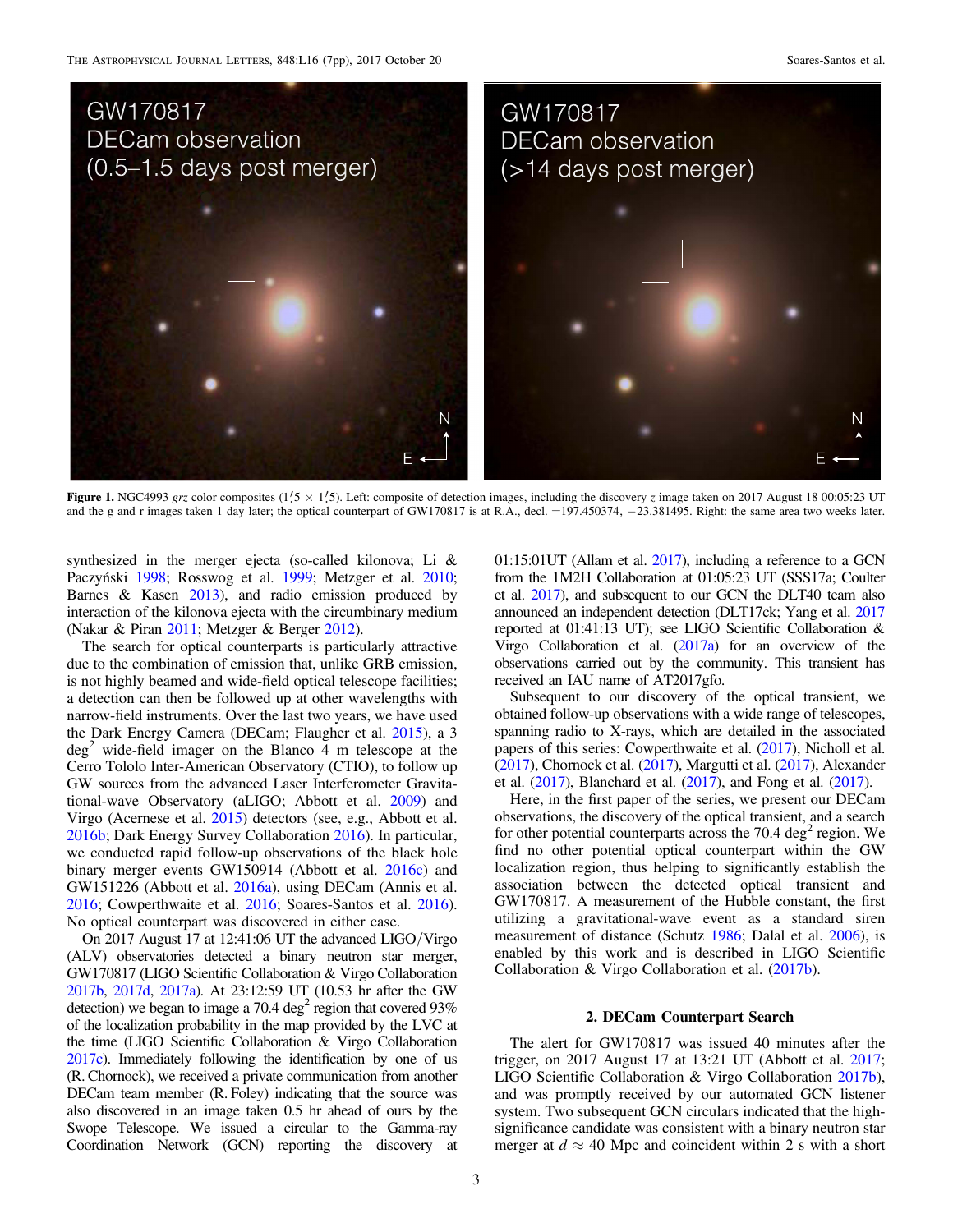

Figure 2. Location of the optical counterpart of GW170817 on the probability maps provided by the LVC (white solid: initial; cyan dashed: revised; inner and outer contours show 50% and 90% probability, respectively) and relative to our search area (red: DECam sky footprint).

burst of gamma-rays detected by Fermi-GBM (LIGO Scientific Collaboration & Virgo Collaboration 2017b, 2017d). Four hours later a sky localization map obtained from the threedetector ALV network was provided (LIGO Scientific Collaboration & Virgo Collaboration 2017c).

The entire GW localization region was visible from Chile at the beginning of the night, setting within the first ∼1.5 hr. Our DECam observations commenced at 23:13 UT (10.53 hr postmerger) with 30 s exposures in the *i* and *z* bands. The resulting  $5\sigma$ limiting magnitudes are  $i \approx 22.0$  and  $z \approx 21.3$  for point sources. The predetermined sequence of observations consisted of 18 pointings (hexes), each with a  $3 \text{ deg}^2$  coverage, with a second offset sequence to mitigate loss of area (e.g., due to gaps between detectors in the focal plane). The resulting areal coverage was 70.4 deg<sup>2</sup>, corresponding to an integrated probability of 93.4% of the initial GW skymap. Additional details of the pointing and sequencing determination algorithm are available in Herner et al. (2017). While our sequence of observations was ongoing, a new localization map was released at 23:54 UT (LIGO Scientific Collaboration & Virgo Collaboration 2017e). While the overall shape of the two maps are similar, the probability peak was shifted significantly. In the revised map, the integrated probability of our observations is 80.7%.

### 2.1. Discovery and Observations

We performed a visual inspection of raw, unprocessed DECam images to find new point sources near relatively bright galaxies in comparison to archival Pan-STARRS1  $3\pi$  survey images (Chambers et al. 2016). This process resulted in the discovery of a new source near the galaxy NGC 4993 (see Figure 1). The galaxy is located at  $z = 0.0098$ , which is, for a value of  $H_0$  of  $70 \text{ km s}^{-1} \text{ Mpc}^{-1}$ , consistent with the  $40 \pm 8$ Mpc reported by the LVC in their GCN for GW170817. The transient is located at coordinates R.A., decl. =197.450374,  $-23.381495$  ( $13^{h}09^{m}48^{s}09 - 23^{d}22^{m}53^{s}38$ ) between the 50% and 90% contours in both the initial and shifted maps (see Figure 2).

At the time when the galaxy was imaged (11.40 hr postmerger) the optical transient had magnitudes of  $i = 17.30 \pm 0.01$ and  $z = 17.43 \pm 0.01$ . We continued to observe the optical counterpart with DECam nightly in the ugrizY filters until it became undetectable (at limiting magnitude ∼22.5 mag) in each band and the source location became inaccessible to the telescope. Our last deep image of the source is on 2017 August 31, 14.5 days post-merger. These follow-up observations are discussed in detail in Cowperthwaite et al. (2017).

We process all images with the DES single-epoch processing (Drlica-Wagner et al. 2017; E. Morganson et al. 2017, in preparation, and references therein) and difference imaging (diffimg) pipelines (Kessler et al.  $2015$ ). The diffimg software works by comparing search images and one or more reference images (templates) obtained before or after the search images. We use our own imaging plus publicly available DECam data from the NOAO Science Archive (portal-nvo.noao.edu) as templates, requiring exposures of at least 30 s. At the position of the counterpart, pre-existing templates were available in *g*, *r* bands. For *u*, *i*, *z*, *Y* images we used exposures taken after the source had faded (u: 2017 August 25; *i*, *z*, *Y* : 2017 August 31).

The photometric results from  $di$  ffing are shown in Figure  $3$ and Table 1. The diffimg pipeline uses the well-tested DES calibration module  $expCalib$ . The *ugrizY* photometry presented in Table 1 has calibration errors relative to DES photometry of  $\leq 2\%$ . We implemented a galaxy morphological fit and subtraction method, making use of a fast multicomponent fitting software (Imfit; Erwin 2015) followed by point-spread function (PSF) photometry and a Pan-STARRS PS1 calibration to double check the reduction. Results agree within uncertainties and calibration differences. The photometry used in the next paper in this series (Cowperthwaite et al. 2017), measured using a difference image reduction using Pan-STARRS PS1 templates, also agrees within uncertainties.

## 3. Wide Area Search

Our primary program is to obtain images over the LIGO probability map to search for counterparts. Within 12 hr of the event we had obtained DECam *i*, *z* images across  $>80\%$  of the revised LIGO probability map. We have analyzed this region to determine how many potential counterparts are present.

## 3.1. Image Processing

We employ the DES single-epoch processing and diffimg pipelines to produce a list of transient candidates. The search images are 72 exposures taken on the night of the trigger (corresponding to two tilings of 18 hexes in the  $i$  and  $\zeta$  bands). Because most of the exposures (∼60%) did not have pre-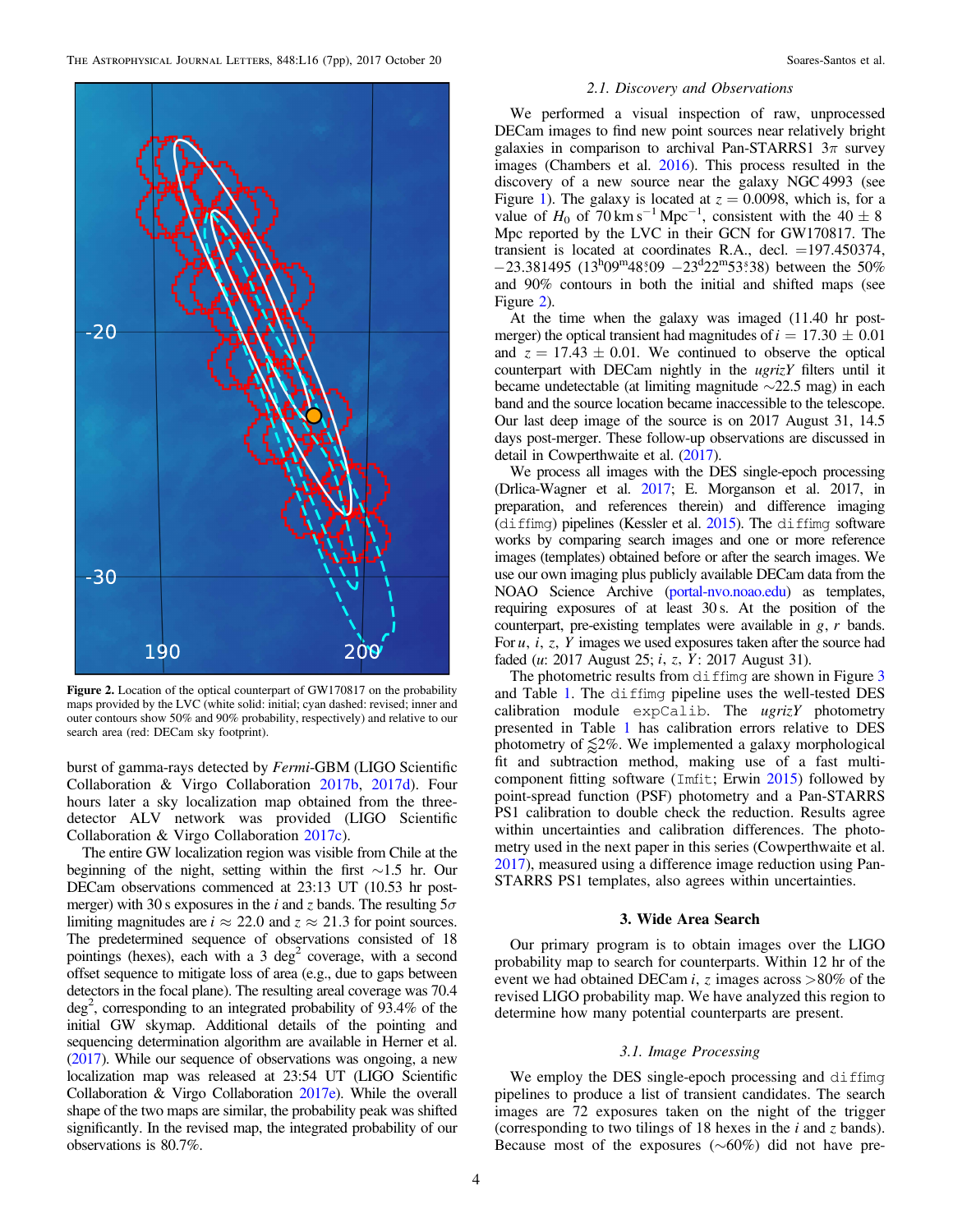

Figure 3. Observed light curve for the optical counterpart of GW170817 measured in six filters. The data points and  $1\sigma$  error bars were measured using diffimg. The gray bands represent the 95% confidence interval about each measurement, or  $2\sigma$  above sky if the measured flux is less than  $2\sigma_{\rm sky}$ . Data taken on days 5.5, 6.5, and 11.5 were obtained in poor weather conditions, hence the broader uncertainty bands. The photometry has been checked against a difference imaging reduction using Pan-STARRS PS1 templates (Cowperthwaite et al. 2017) and a galaxy fit and subtract PSF source magnitude reduction; these measurements are consistent with our results. The dashed lines show the initial decay of the source:  $m \propto t^{-\alpha}$ , where  $\alpha = (2.0, 1.4, 0.7, 0.5, 0.5, 0.4)$  in u, g, r, i, z, Y bands, respectively. The decay in the first few days is consistent with a peak luminosity near  $t = 1$  day. The table containing light curve information is available as a machine-readable file (Table 1).

Table 1 Light Curve Constructed from u, g, r, i, z, Y Observations

| MJD.        | Band | Mag <sup>a</sup> | $\sigma_m$ |
|-------------|------|------------------|------------|
| 57983.00306 |      | 17.27            | 0.005      |
| 57983.00374 | z    | 17.42            | 0.007      |
| 57983.97395 |      | 17.27            | 0.008      |

Note. Columns are observation time, band, magnitude, and its errors. Magnitudes are galactic extinction corrected AB PSF magnitudes.

 $A^{a} E(B-V)_{\text{SFD98}} = 0.123$ , and  $R_V = 3.963$ , 3.186, 2.140, 1.569, 1.196, 1.048 for u, g, r, i, z, Y bands, respectively.

(This table is available in its entirety in machine-readable form.)

Table 2 Number of Candidates at Each Selection Stage, Sorted by i-band Magnitude

| $\text{mag}(i)$ | Raw  | Cut <sub>1</sub> | Cut <sub>2</sub> | Cut <sub>3</sub> |
|-----------------|------|------------------|------------------|------------------|
| $15.5 - 16.5$   | 4    | O                |                  |                  |
| $16.5 - 17.5$   | 11   |                  | 3                |                  |
| $17.5 - 18.5$   | 26   | 15               |                  |                  |
| $18.5 - 19.5$   | 296  | 63               | 27               |                  |
| $19.5 - 20.5$   | 1163 | 167              | 44               |                  |
| Total           | 1500 | 252              | 81               |                  |

existing DECam imaging in those bands, we took images on the nights of August 31 through September 2 to serve as templates. We expect any kilonova-like transients to have faded

below detection thresholds by that time (∼2 weeks from the trigger).

The total area encompassed by the 72 exposures is 70.4 deg<sup>2</sup>. The camera fill factor is 80%, which results in 4% area loss when we consider the two overlapping tilings. Weather on the nights of template observations was partially clouded and caused a 3% loss. Processing failures accounted for less than 1% loss. The final area included in this search for other potential counterparts is  $64.6 \text{ deg}^2$ .

This process results in 1500 transient candidates with magnitudes between 15.5 and 20.5. A candidate is defined as a detection meeting diffimg quality requirements (see Table 3 of Kessler et al. 2015) on at least two search exposures. The magnitude cutoff of this analysis is limited by the depth of the template images:  $i = 21.2$  and  $z = 20.5$ , to be compared with the depth of the search images:  $i = 22.0$  and  $z = 21.3$ .

## 3.2. Candidate Selection

We apply several selection criteria to candidates identified in diffimg aiming to reject moving objects, background artifacts, and long-lived transients:

- 1. Criterion 1: the candidate must have at least one detection in  $i$  and one detection in the  $z$  band.
- 2. Criterion 2: the candidate must pass our automated scanning program (Goldstein et al. 2015) with a machinelearning score  $\geq 0.7$  in all detections. This criterion rejects non-astrophysical artifacts. The efficiency of this criterion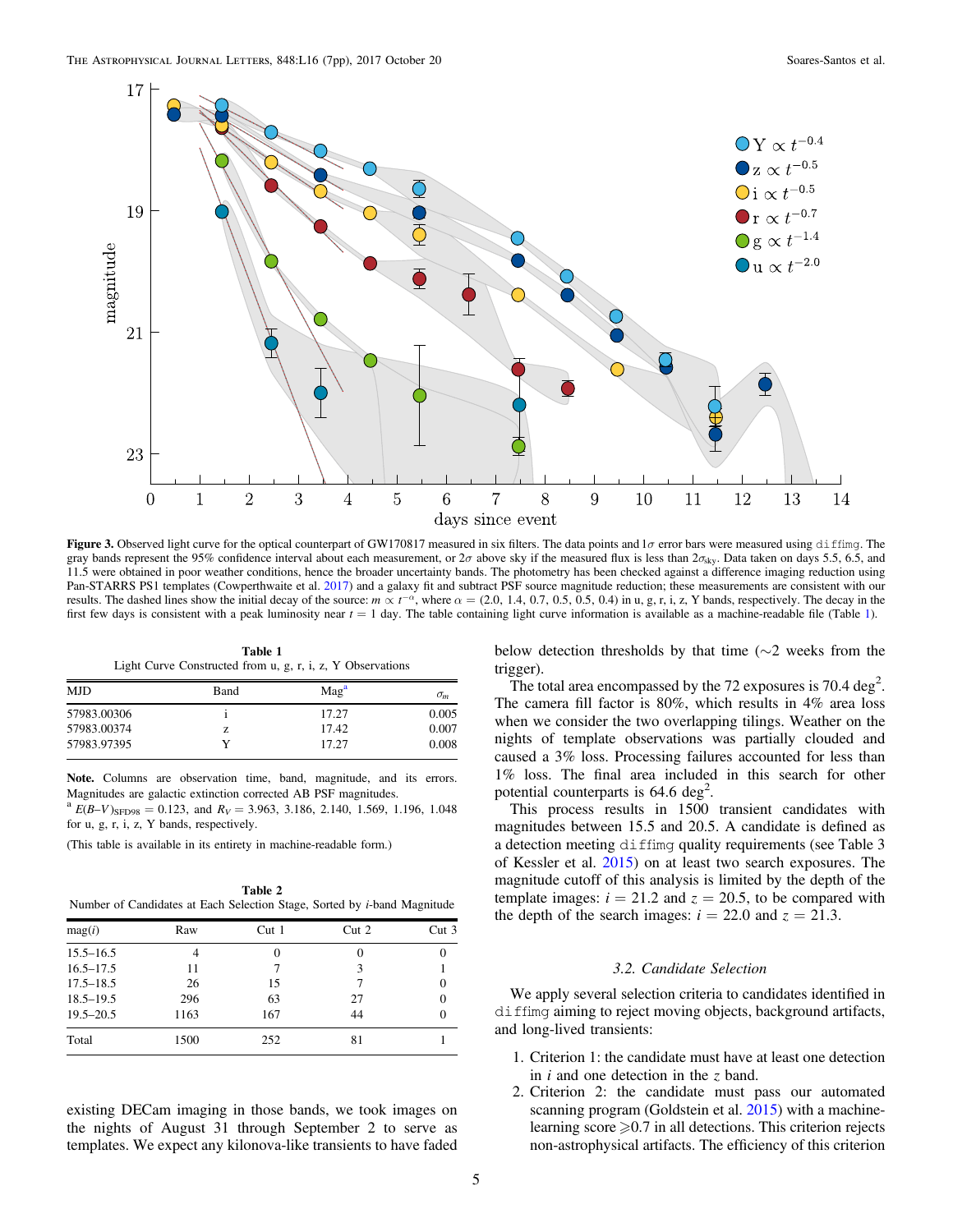as measured from point sources injected into our images is ≈90%–100% for both *i* and  $z \approx 17-22$  mag.

3. Criterion 3: the candidate must have faded significantly between the search (first) and template (last) observations. Specifically, we require the change in the candidate flux to be greater, at  $3\sigma$  level, than the flux in a circular aperture of radius  $= 5$  pixels on the template image at the location of the candidate. This criterion eliminates slowevolving transients (e.g., supernovae).

Table 2 lists the number of events passing each selection stage in various bins of magnitude. After all criteria are applied, one optical counterpart candidate remains: the source discovered by visual inspection. Slow moving solar system objects, which could potentially have met the selection criteria above, are very rare in the magnitude range of this search. The flares of M dwarf flare stars have  $T \approx 10,000$  K and therefore are very blue; they are rejected by our selection criterion 3 in the z band.

### 4. Uniqueness of the Candidate

This analysis shows that the source we discovered is the only one plausibly associated with the GW event within the region searched. To estimate its significance we compute the chance probability of a transient to occur within the volume and timescale of interest. Because SNe are by far the most likely transient contaminant, we use their rate and timescale to make a conservative estimate. We use a combined rate of  $1 \times 10^{-4}$  $Mpc^{-3}$  yr<sup>-1</sup>, for core-collapse (Strolger et al. 2015) and Type Ia (Dilday et al. 2008) SNe at  $z \lesssim 0.1$ . The characteristic timescale of SNe is  $\tau \sim 1$  month. The volume (V) we observed is estimated as a shell at  $z \sim 0.01$  ( $\sim$ 40 Mpc) spanning a 64  $\deg^2$  area and 16 Mpc width corresponding to the effective search area and the distance uncertainty, respectively:  $V = 558$ Mpc<sup>3</sup>. Under these assumptions, we find that the probability of a chance coincidence is ∼0.5%, and we conclude that our optical transient is associated with GW170817.

## 5. Conclusion

We report the DECam discovery of the optical counterpart to the BNS merger GW170817, an object with  $i = 17.30$  mag and  $z = 17.43$  mag at 11.40 hr post-merger. The source was discovered through visual inspection of nearby galaxies in our raw data stream. Our analysis identifies this source as the only credible optical counterpart within a large fraction of the GW170817 skymap. The observed peak absolute magnitude of  $M_i = -15.7$  is about 1000 times brighter than a nova, which is typically close to Eddington luminosity  $(M_V = -9)$ . Thus, we have indeed discovered a kilonova as the name defines it and was predicted in Metzger et al.  $(2010)$ .

At  $M_i = -15.7$ , the optical transient is bright enough for us to detect it out to 425 Mpc. Its properties, 1.5 days after the event include:  $(i - z) = 0.2$ , and a magnitude decline versus time in *i*, *z*,  $Y \propto t^{-\frac{1}{2}}$ , and faster decline in the *g* band ( $\propto t^{-\frac{3}{2}}$ ). Future searches for counterparts of GW events may be improved by this information.

This detection has opened a new era of multi-probe, multimessenger astronomical observations of the universe that will bring new measurements of cosmological parameters, starting with the present rate of expansion (LIGO Scientific Collaboration & Virgo Collaboration et al. 2017b), and possibly helping determine the matter/energy content and evolution of the universe.

This is the first detection of an optical counterpart of a gravitational-wave source. It will not be the last. As the LIGO and Virgo Collaborations proceed to their next observing runs and upgrades, DECam will continue to play an important, almost unique, role in the identification of gravitational-wave sources in the Southern Hemisphere.

Funding for the DES Projects has been provided by the DOE and NSF (USA), MEC/MICINN/MINECO (Spain), STFC (UK), HEFCE (UK). NCSA (UIUC), KICP (U. Chicago), CCAPP (Ohio State), MIFPA (Texas A&M), CNPQ, FAPERJ, FINEP (Brazil), DFG (Germany), and the Collaborating Institutions in the Dark Energy Survey.

The Collaborating Institutions are Argonne Lab, UC Santa Cruz, University of Cambridge, CIEMAT-Madrid, University of Chicago, University College London, DES-Brazil Consortium, University of Edinburgh, ETH Zürich, Fermilab, University of Illinois, ICE (IEEC-CSIC), IFAE Barcelona, Lawrence Berkeley Lab, LMU München and the associated Excellence Cluster Universe, University of Michigan, NOAO, University of Nottingham, Ohio State University, University of Pennsylvania, University of Portsmouth, SLAC National Lab, Stanford University, University of Sussex, Texas A&M University, and the OzDES Membership Consortium.

Based in part on observations at Cerro Tololo Inter-American Observatory, National Optical Astronomy Observatory, which is operated by the Association of Universities for Research in Astronomy (AURA) under a cooperative agreement with the National Science Foundation.

The DES Data Management System is supported by the NSF under grant numbers AST-1138766 and AST-1536171. The DES participants from Spanish institutions are partially supported by MINECO under grants AYA2015-71825, ESP2015-88861, FPA2015-68048, and Centro de Excelencia SEV-2012-0234, SEV-2016-0597 and MDM-2015-0509. Research leading to these results has received funding from the ERC under the EU's 7th Framework Programme including grants ERC 240672, 291329 and 306478. We acknowledge support from the Australian Research Council Centre of Excellence for All-sky Astrophysics (CAASTRO), through project number CE110001020.

This Letter has been authored by Fermi Research Alliance, LLC under Contract No. DE-AC02-07CH11359 with the U.S. Department of Energy, Office of Science, Office of High Energy Physics. The United States Government retains and the publisher, by accepting the article for publication, acknowledges that the United States Government retains a nonexclusive, paid-up, irrevocable, world-wide license to publish or reproduce the published form of this manuscript, or allow others to do so, for United States Government purposes.

H.Y.C., Z.D., B.F., M.F., and D.E.H. were partially supported by NSF CAREER grant PHY-1151836 and NSF grant PHYS-1708081. They were also supported by the Kavli Institute for Cosmological Physics at the University of Chicago through NSF grant PHY-1125897 and an endowment from the Kavli Foundation.

The Berger Time-Domain Group at Harvard is supported in part by the NSF through grants AST-1411763 and AST-1714498, and by NASA through grants NNX15AE50G and NNX16AC22G.